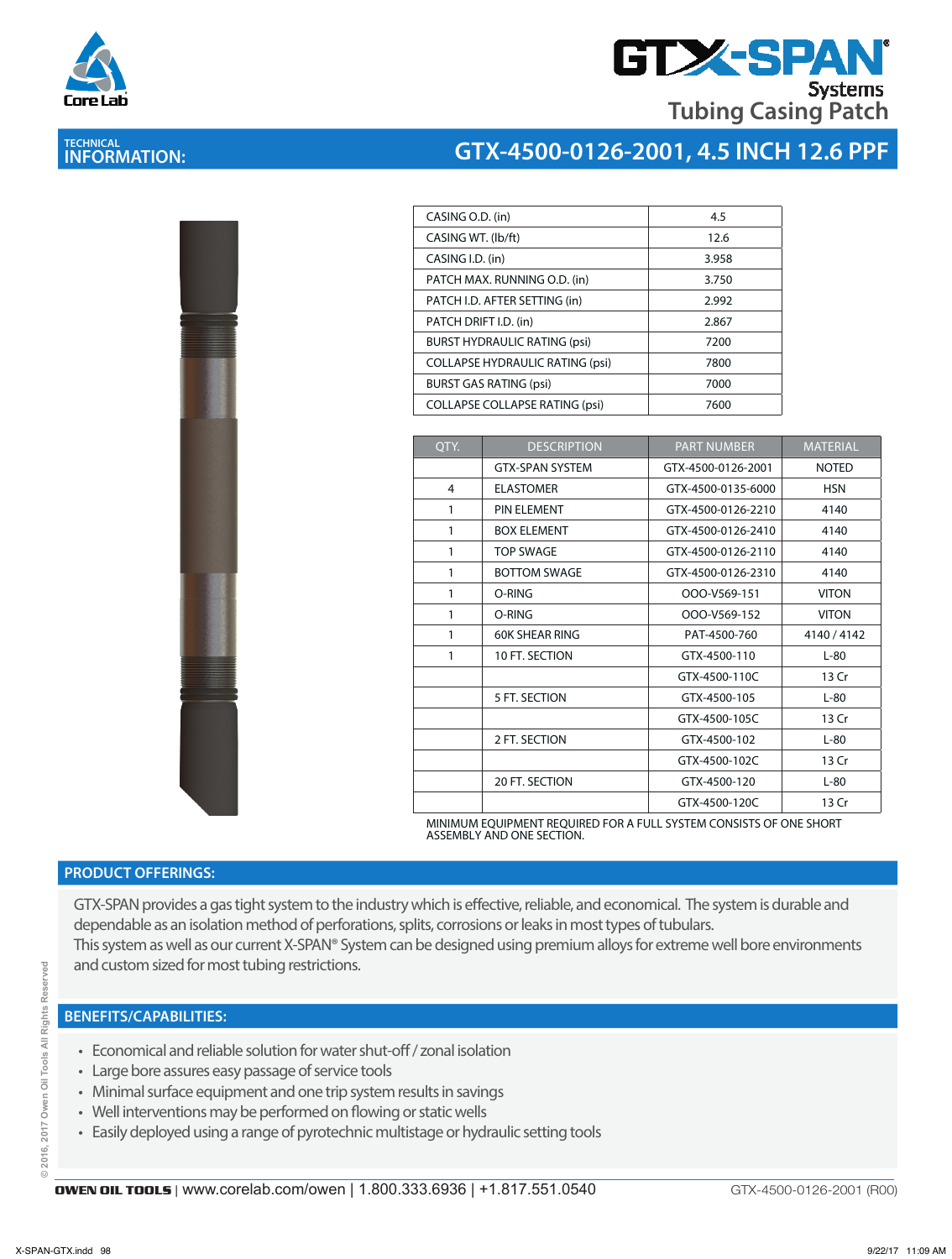

# **GTX-SPAN Tubing Casing Patch**

## **TECHNICAL INFORMATION:**





| CASING O.D. (in)                       | 4.5   |
|----------------------------------------|-------|
| CASING WT. (lb/ft)                     | 12.6  |
| CASING I.D. (in)                       | 3.958 |
| PATCH MAX. RUNNING O.D. (in)           | 3.750 |
| PATCH I.D. AFTER SETTING (in)          | 2.992 |
| PATCH DRIFT I.D. (in)                  | 2.867 |
| <b>BURST HYDRAULIC RATING (psi)</b>    | 7200  |
| <b>COLLAPSE HYDRAULIC RATING (psi)</b> | 7800  |
| <b>BURST GAS RATING (psi)</b>          | 7000  |
| <b>COLLAPSE COLLAPSE RATING (psi)</b>  | 7600  |
|                                        |       |

| QTY.         | <b>DESCRIPTION</b><br><b>PART NUMBER</b>                                                |                    | <b>MATERIAL</b>    |  |
|--------------|-----------------------------------------------------------------------------------------|--------------------|--------------------|--|
| 4            | <b>ELASTOMER</b><br>GTX-4500-0135-6000                                                  |                    | <b>HSN</b>         |  |
| $\mathbf{1}$ | PIN ELEMENT                                                                             | GTX-4500-0126-2210 | 4140               |  |
| 1            | <b>BOX ELEMENT</b>                                                                      | GTX-4500-0126-2410 | 4140               |  |
| 1            | <b>TOP SWAGE</b>                                                                        | GTX-4500-0126-2110 | 4140               |  |
| 1            | <b>BOTTOM SWAGE</b>                                                                     | GTX-4500-0126-2310 | 4140               |  |
| $N+1$        | O-RING                                                                                  | OOO-V569-151       | <b>VITON</b>       |  |
| $N+1$        | O-RING                                                                                  | OOO-V569-152       | <b>VITON</b>       |  |
| 1            | <b>60K SHEAR RING</b>                                                                   | PAT-4500-760       | 4140 / 4142        |  |
| 1            | SET SCREW 1/4 INCH X<br>20 TPI, 5/16 INCH                                               | PUR-0501-030       | <b>ALLOY</b>       |  |
| N            | 10 FT. SECTION                                                                          | GTX-4500-110       | $L-80$             |  |
| $\mathbf{1}$ | <b>SLEEVE NUT</b>                                                                       | SET-3250-420       | 4140/4142          |  |
| 1            | SETTING SLEEVE LOCK<br>SET-3250-421<br>NUT                                              |                    | 4140/4142          |  |
| 1            | SETTING SLEEVE                                                                          | SET-3250-422       | 4140/4142          |  |
| 1            | <b>OUICK CHANGE ROD</b>                                                                 | SET-3250-130       | 4130/4140          |  |
| 1            | <b>OUICK CHANGE NUT</b>                                                                 | SET-3250-131       | 4130/4140          |  |
| 1            | TOP ADAPTER ROD                                                                         | SET-3250-132       | 4130/4140          |  |
| $N+1$        | <b>ROD TANDEM</b><br><b>CONNECTOR</b>                                                   | SET-3250-133       |                    |  |
| N            | 10 FT. ROD                                                                              | SET-3250-134       | 4130/4140          |  |
| OPT          | 5 FT. ROD<br>SET-3250-135<br><b>BOTTOM ROD</b><br>1<br>SET-3250-136L<br><b>EXTENDED</b> |                    | 4130/4140          |  |
|              |                                                                                         |                    | 4130/4140          |  |
| 1            | <b>COLLET ASSEMBLY</b>                                                                  | SET-3250-747       | <b>SEE TABLE</b>   |  |
| 1            | <b>END SUB</b>                                                                          | SET-3250-745       | 4130 / 4140 / 4142 |  |
| 1            | <b>COLLET</b>                                                                           | SET-3250-746       | 4130 / 4140 / 4142 |  |
| 1            | <b>COLLET SUPPORT</b>                                                                   | SET-3250-446       | 4140 / 4142        |  |
| N            | <b>ROD SUPPORT</b>                                                                      | SET-3250-142A      | <b>ALUMINIUM</b>   |  |

MINIMUM EQUIPMENT REQUIRED FOR 10 FT. SYSTEM

© 2016 Owen Oil Tools All Rights Reserved **© 2016 Owen Oil Tools All Rights Reserved**